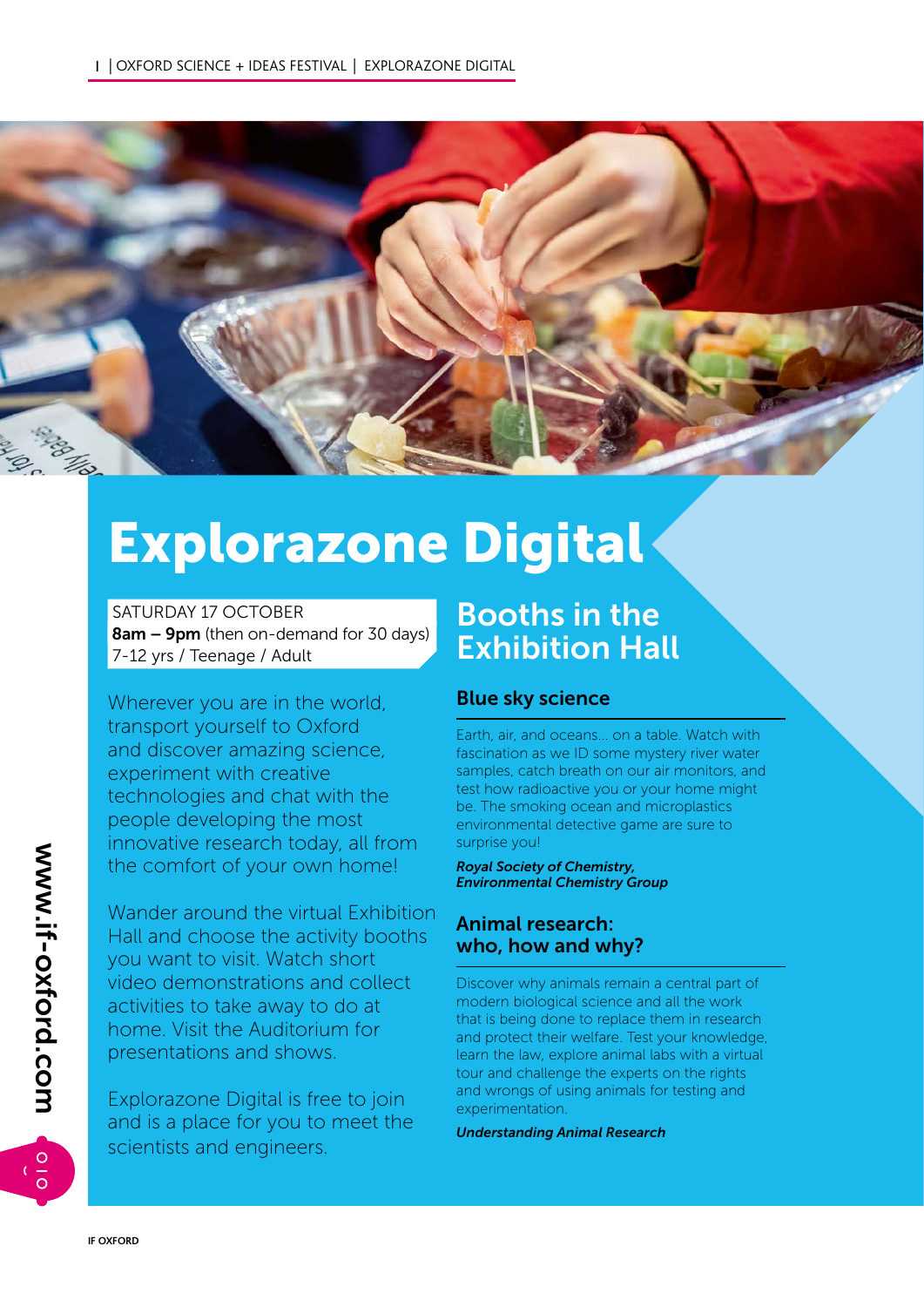# Lighting up life with colour

Learn how things change colour in response to light, acid or heat, and how coloured fluorescent dyes are used to see inside cells. Meet some chemists who invent new coloured molecules for studying living cells and discover experiments you can do at home relating to this bright science.

#### *Department of Chemistry, University of Oxford*

# Superconducting magnets in MRI

In hospitals worldwide, MRI scanners help diagnose tumours, clots and tissue damage. Explore the heart of the MRI machine, a superconducting magnet surrounded by liquid nitrogen, where one in three of these magnets across the globe are made here in Oxford. Expect cool demonstrations with some super-fast freezing!

#### *Siemens Healthineers Magnet Technology*

# Shake your bonds up!

Did you know that molecules love to dance? Their bonds stretch and bend as different melodies and rhythms are played, and scientists can recognise them by their distinctive dance moves. Come and learn about molecules and dance along with them.

*Wellcome Centre for Integrative Neuroimaging, University of Oxford*

# Drug discoveries

How do researchers share their studies of human diseases? Proteins are complex molecules, which come in all shapes and sizes, making you ill or helping you recover. Learn how proteins collaborate inside your body, what happens when this goes wrong and how scientists are working to make new medicines to share with everyone.

*Structural Genomics Consortium, University of Oxford*

# Diamond lights

At Diamond, the UK's giant particle accelerator, amazingly bright X-ray light is used like a supermicroscope, studying samples at an atomic level. Scientists use this to analyse everything from fossils to jet engines and viruses to vaccines. Come take a look, chat to our team and run your own synchrotron!

*Diamond Light Source*

# The environment and your health

Learn about some everyday hazards that may be harmful to your health. What is ionising radiation, where is it and how do we measure it? What do we know about air pollution, inside the home and outside? How can we see invisible nanomaterials in ordinary products?

#### *Public Health England*

#### X-rays and how our bodies work

See how intense X-ray beams aren't just for broken bones. Meet the biochemists using synchrotron light (check out the Diamond Light Source!) to see the shapes of molecules keeping you alive. Find out how disease and drug discovery are connected to crystals and what a jelly baby can tell you about your body.

#### *Department of Biochemistry, University of Oxford*

#### Vaccines: past, present and future

Learn about gurgling guts and blistering boils, and how vaccination has changed from Victorian times to the current COVID-19 pandemic, and what may be in store for the future. Take a tour of the Jenner Institute, home of the vaccine in the news, play games and meet the scientists working on keeping you healthy.

#### *Jenner Institute and Oxford Vaccine Group, University of Oxford*

# Look what's inside us

How is your body built, and how does it work? Come and explore the invisible inner workings of cells, embryos and organs, such as the heart. Researchers are ready to show you some of their latest images and videos, and take you through some fun hands-on activities to try at home.

*Department of Physiology, Anatomy and Genetics / Micron Advanced Imaging Unit, University of Oxford*

#### Beware: floods ahead!

Mix maths with poetry and climate science with geography: be the flood judge, create your 'climate stripes', build a rain gauge and compose a weather poem. You'll discover how research is helping predict tomorrow's weather, today, so when floods are forecast, we can avert disaster.

*Department of Geography and Environmental Science, University of Reading*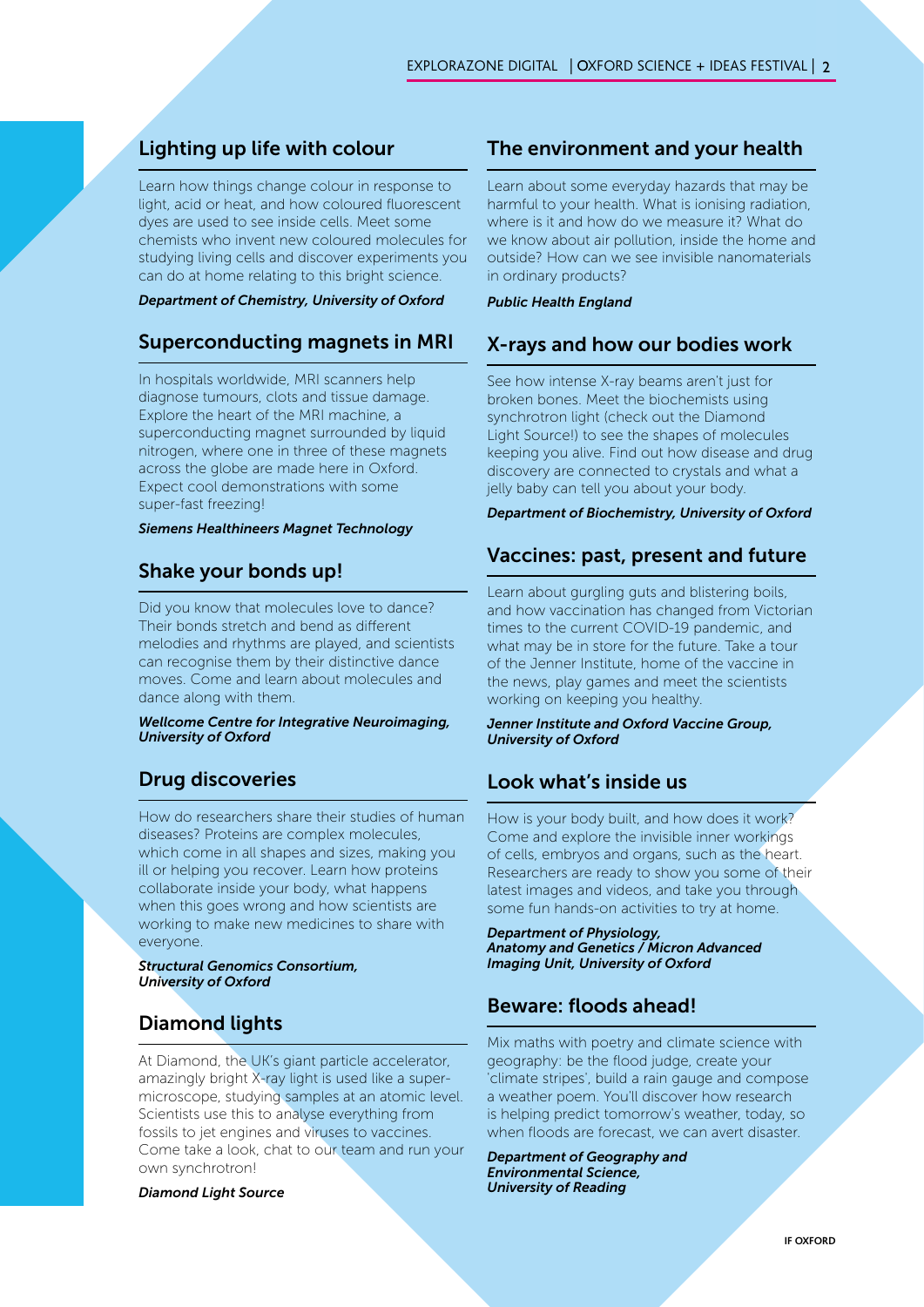

# Making a Sun on Earth

Ever wondered what powers the stars? Our Sun is hot and bright, but it needs a power source to make that heat and light. That power source is fusion energy. Meet the scientists and engineers working in Oxfordshire on how to harness star power and make a Sun on Earth.

*United Kingdom Atomic Energy Authority*

# Making waves

Music may be the product of instruments that create it, but it is so much more! Sound is a wave, and the space in which we hear it has a profound impact on our sonic experience. Learn the link between spaces and sound, and how this connects to quantum chemistry.

#### *Department of Materials, University of Oxford*

# Particle physics adventures

Explore a virtual model of the CERN laboratory, located on the Swiss-French border, and its ATLAS experiment in the *Minecraft* computer game. Learn how the most powerful particle accelerator in the world explores the fundamental building blocks of the universe.

*Department of Physics, University of Oxford*

# Volcano!

Why do volcanoes erupt, and what happens when they do? Dive in to see how volcano scientists are looking for answers. Watch as we squash rocks, fly drones over active volcanoes, and listen to eyewitness stories of eruptions. Check out some suggestions for volcano experiments you can try at home.

*Department of Earth Sciences, University of Oxford*

# Brilliant bodies, marvellous medicine

Learn all about the micro-mysteries of the human body with scientists and clinicians from the University of Oxford. Explore the cutting edge of medical research. Join live chats with researchers, video demonstrations and a series of puzzles all related to the human body.

*Nuffield Department of Orthopaedics, Rheumatology and Musculoskeletal Sciences / Nuffield Department of Surgical Sciences, University of Oxford*

# Seeing the invisible

You've heard of Hubble, now explore the invisible Universe with the amazing James Webb Space Telescope. Due to launch next year, it will peer out into deep space. Back on Earth, find out how the ISIS Neutron and Muon Source examines the world around us, from dinosaur eggs to samurai swords, and aeroplane wings to spider silk.

*Science and Technology Facilities Council, Rutherford Appleton Laboratory*

 $\circ$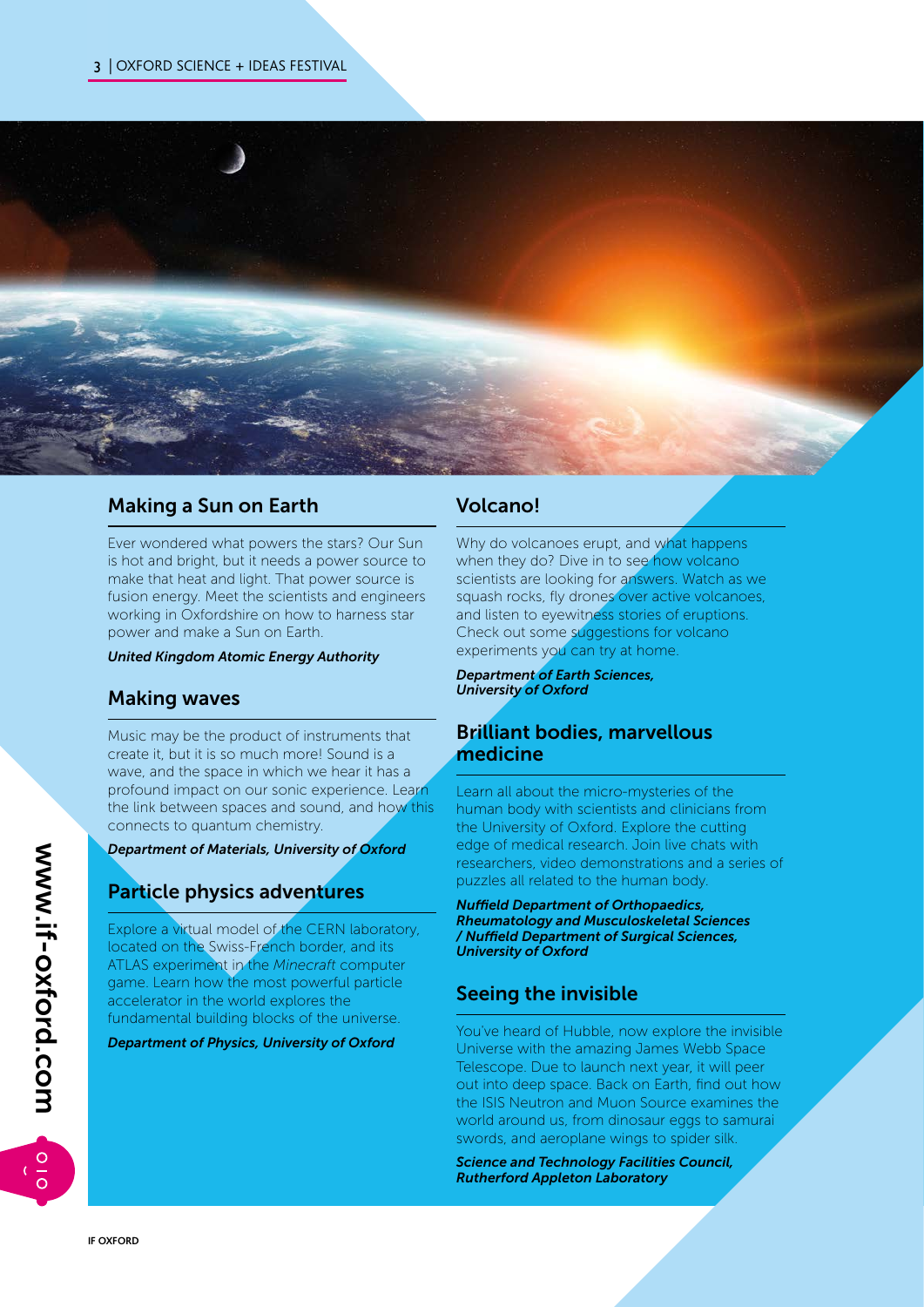# Information engines

Can information be used instead of fuel to power an engine? Play a new Maxwell game to find out how, and explore limitations on how engines work. Complete our dot-to-dot and guess the underlying picture with as few lines as possible, just like our machine accelerates scientific discoveries!

#### *Department of Materials, University of Oxford*

# Memory and motivation

Try simple tasks that help understand memory and motivation in people with and without Alzheimer's and Parkinson's diseases. Learn how NHS researchers develop assessment and care procedures for patients.

#### *Department of Experimental Psychology, University of Oxford*

# Diamond: the science of sparkle

We all know diamond as a sparkly gemstone, but this material also has some amazing properties and applications for you to investigate, from cutting and heat management, to optics and even quantum technologies. Come and join our scientists and ask them to show you some fabulous diamond demonstrations.

#### *Element Six*

# Engineering a great smile

Your teeth can resist acid attack, mechanical wear and bacterial invasion. Scientists are learning how biological materials in your mouth can be damaged and better protected. Join some fun activities to explore how two minutes twice a day can help your smile last a lifetime.

*Department of Engineering Science, University of Oxford*

# Pioneers and culinary reactions

Curious about the chemistry of cakes? Cook up some kitchen experiments and explore the science behind perfect patisseries. From pioneers of protein crystallography to innovators putting cleaner protein and seaweed superfoods on your plate, research is making progress towards better environmental sustainability. Meet people changing the future and hear their scientific inspirations today!

*Somerville College, University of Oxford*

# Presentations in the Auditorium

![](_page_3_Picture_17.jpeg)

## 10 – 10.45am

Under 7s / 7-12 yrs / Teenage / Adult

# Shake your bonds up and dance like water!

Water molecules are great at dancing and they want to share their favourite moves with you. Whether you're a disco diva or have two left feet, join Maria and Lia, a chemist and a dancer, and learn the simple steps to create your own water-inspired dance routine.

*Wellcome Centre for Integrative Neuroimaging, University of Oxford*

![](_page_3_Picture_23.jpeg)

# 11 – 11.45am Under 7s / 7-12 yrs / Teenage / Adult

# Poetry of science

From acrostic and shape poems to sonnets and free verse, there are endless forms of poetry to suit the myriad topics in science. Join Theresa Lola, 2019 Young People's Laureate for London and several young finalists from the *IF Oxford Poetry of Science competition* to hear some winning poems.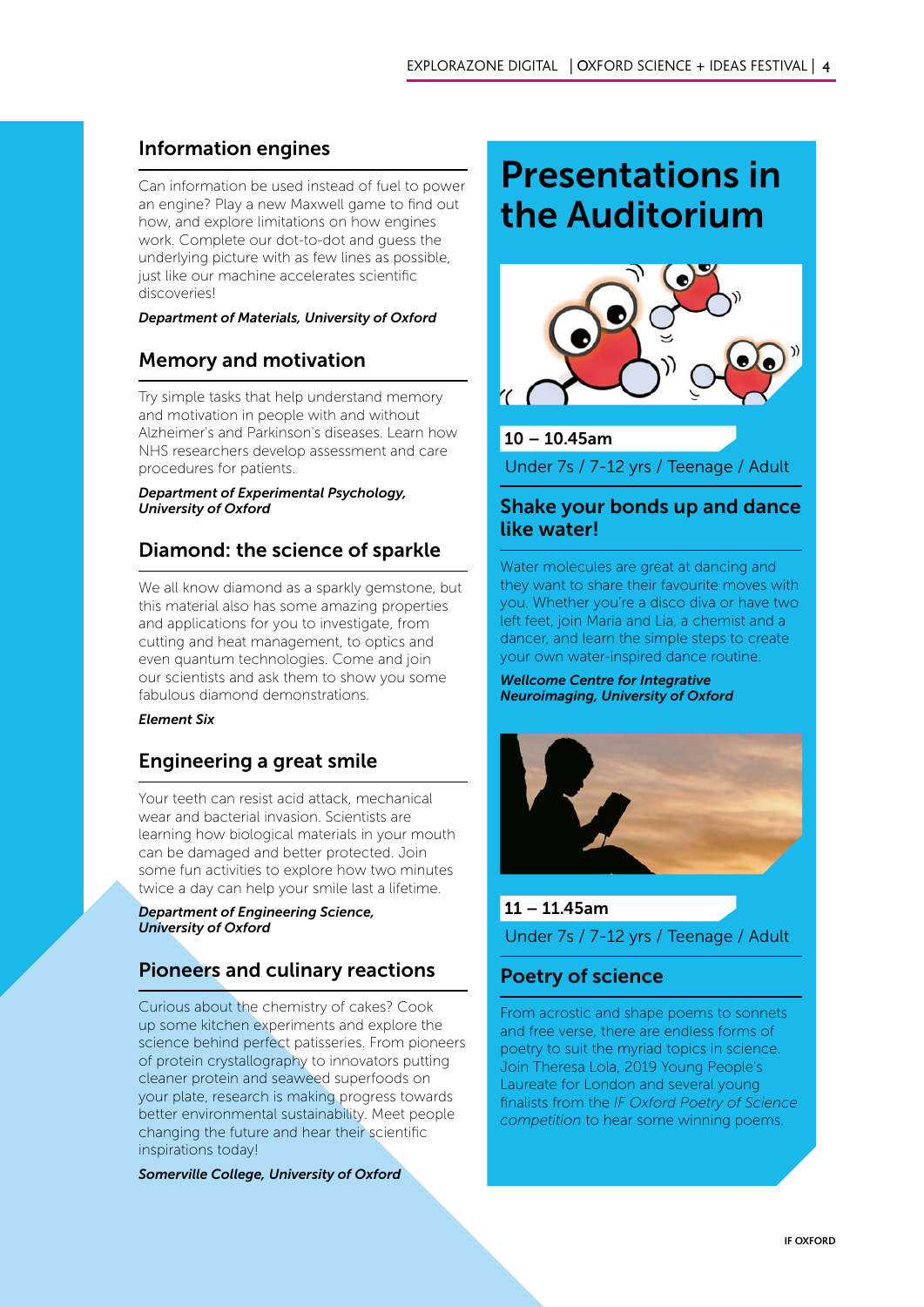![](_page_4_Picture_1.jpeg)

 $12 - 12.45$ pm

7-12 yrs / Teenage / Adult

## Engineering a great smile

Your bite is a complex piece of machinery, with powerful jaw muscles and exquisite materials able to withstand acid attack, mechanical wear and bacterial invasion. Find out what scientists are learning about the biological materials in your mouth and how to protect them. What can you do to care for your teeth?

*Free dental kits are available in advance so you can take part in the interactive parts of this event.*

*Department of Engineering Science, University of Oxford*

![](_page_4_Picture_8.jpeg)

 $1 - 1.45$ pm

7-12 yrs / Teenage / Adult

# Diamond – an engineering gem

Diamond is an amazing material, and not only a fancy gemstone. You may be surprised to find out diamond's role in shaping the world around you, from engineering your smart phone to focusing the lasers that cut sheet metal for cars. This presentation will describe how diamond can be made and engineered for many amazing applications.

*Element Six*

![](_page_4_Picture_14.jpeg)

# $2 - 2.45$ pm 7-12 yrs / Teenage / Adult

# ARIEL: planetary science across light-years

From the first discovery of planets orbiting a dead star in 1992, we now know of over 4,000 exoplanets orbiting other stars. Our Universe is more diverse than we could imagine, with weird and wonderful celestial bodies, from hot Jupiters or worlds made of ice, lava and diamond, to rogue planets drifting alone in the vastness of space. The ARIEL space mission will reveal just what these exoplanets are made of.

*Science and Technology Facilities Council, Rutherford Appleton Laboratory*

![](_page_4_Picture_19.jpeg)

 $3 - 3.45$ pm 7-12 yrs / Teenage / Adult

# Making a Sun on Earth: Live

What powers the Sun? Come and find out all about fusion energy, the ultimate power source, from the scientists and engineers trying to harness star power! You'll learn about plasma, magnets, robotics, and more, and how all these things help create sustainable and safe fusion energy to power our homes in the future. There will be activities that you can join in from home to help you figure out what's needed to make a Sun on Earth.

*United Kingdom Atomic Energy Authority*